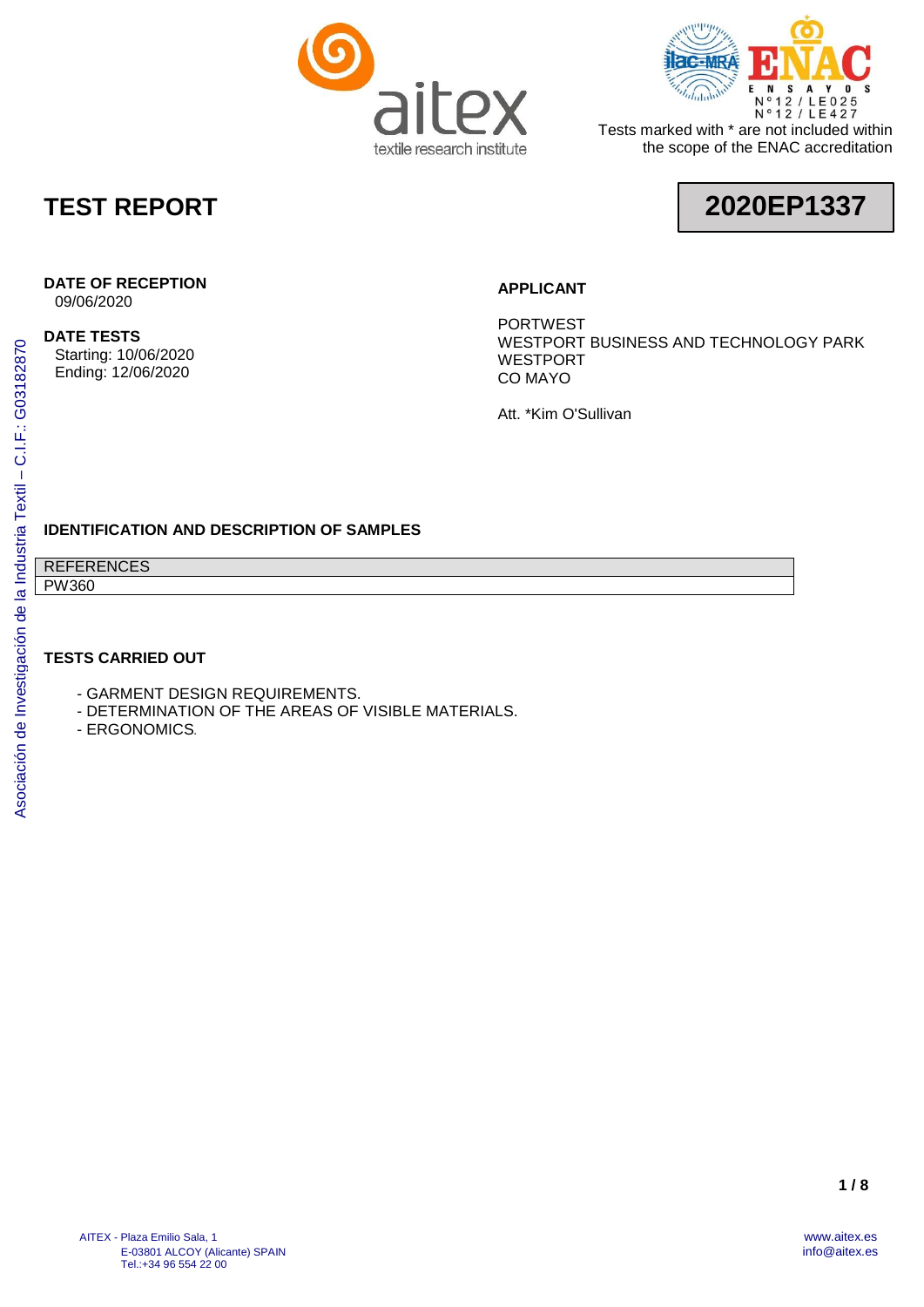#### **GARMENT DESIGN REQUIREMENTS**

#### **REFERENCE**

PW360

#### **STANDARD**

ANSI/ISEA 107-2015, section 6

#### **DESIGN REQUIREMENTS**

**6.2.1 General**

| HVSA shall incorporate the minimum areas of materials specified<br>in Table 1 of the standard.                                                                                                                                                                                                                           | <b>Background</b><br>material<br>$0,88 \; \text{m}^2$<br><b>Reflective</b><br>material<br>$0,24 \text{ m}^2$ | <b>PASS</b> |
|--------------------------------------------------------------------------------------------------------------------------------------------------------------------------------------------------------------------------------------------------------------------------------------------------------------------------|--------------------------------------------------------------------------------------------------------------|-------------|
| Accessories shall incorporate the minimum areas of visible<br>materials specified in Table 2 of the standard.                                                                                                                                                                                                            |                                                                                                              | N/A         |
| HVSA shall be designed to permit maximum visibility of the<br>wearer. The most effective deployment of high-visibility materials<br>on a garment is distribution at the ends of the limbs to mark the<br>human form and accentuate human motion.                                                                         |                                                                                                              | <b>PASS</b> |
| 6.2.2 Type O HVSA                                                                                                                                                                                                                                                                                                        |                                                                                                              |             |
| Type O Class 1 HVSA shall utilize at least one horizontal band of<br>retroreflective or combined-performance material around the torso,<br>and shall include at least the minimum amounts of retroreflective or<br>combined-performance material in the shoulder area if encircling<br>bands are not present on sleeves. |                                                                                                              | N/A         |
| 6.2.3 Type R HVSA                                                                                                                                                                                                                                                                                                        |                                                                                                              |             |
| Type R Class 2 HVSA shall utilize at least one horizontal band of<br>retroreflective or combined-performance material around the torso,<br>and shall include at least the minimum amounts of retroreflective or<br>combined-performance material in the shoulder area if encircling<br>bands are not present on sleeves. |                                                                                                              | N/A         |
| Type R Class 3 HVSA shall utilize one or more horizontal bands of<br>retroreflective or combined-performance material around the torso,<br>and shall include one or more encircling bands on the sleeves.                                                                                                                |                                                                                                              | <b>PASS</b> |
|                                                                                                                                                                                                                                                                                                                          |                                                                                                              | >>          |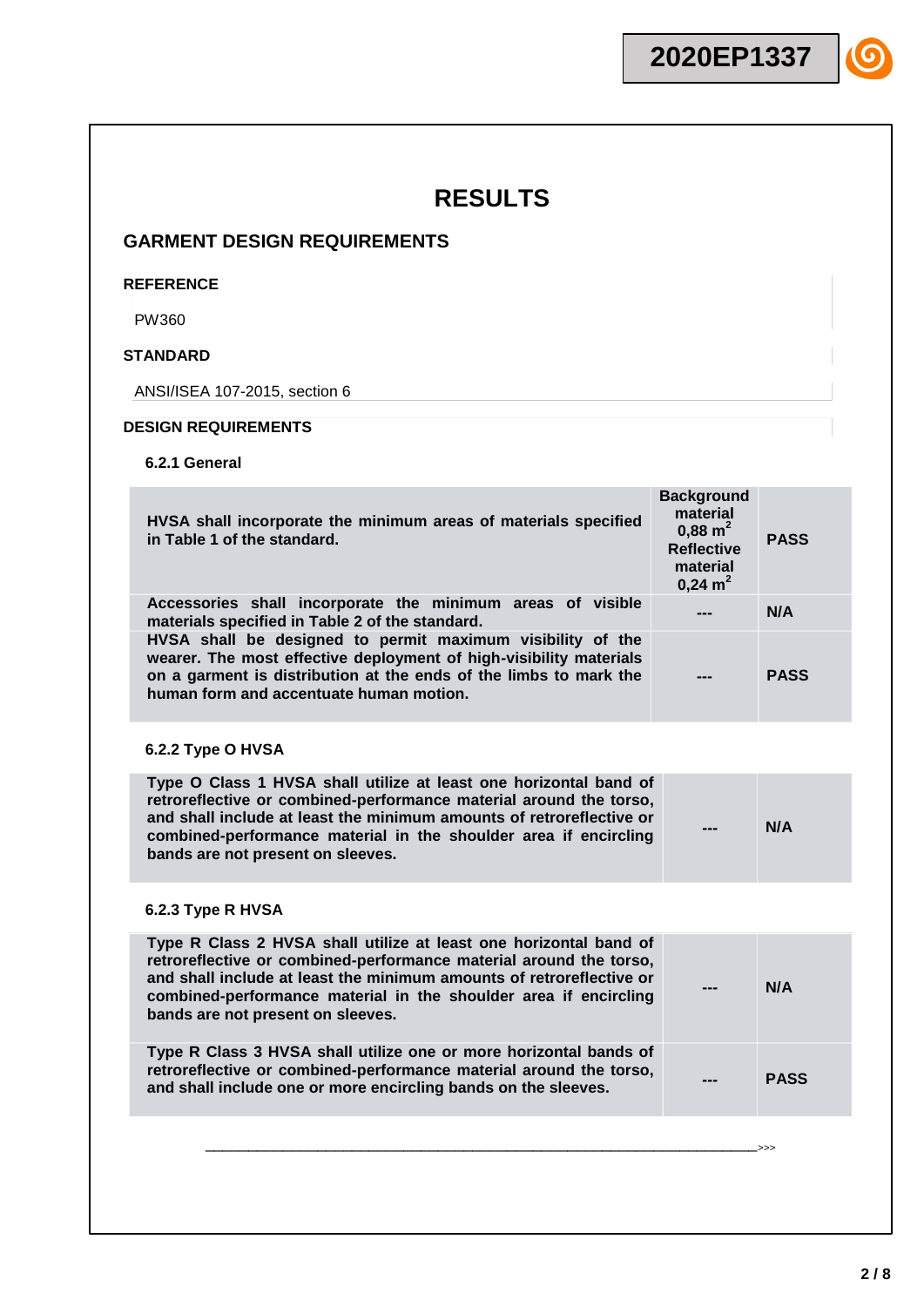#### **DESIGN REQUIREMENTS**

#### **6.2.4 Type P HVSA**

| $0.2.4$ Type F $H$ V $3H$                                                                                                                                                                                                                                                                                                                                                                                                                                                                                                                                   |           |             |
|-------------------------------------------------------------------------------------------------------------------------------------------------------------------------------------------------------------------------------------------------------------------------------------------------------------------------------------------------------------------------------------------------------------------------------------------------------------------------------------------------------------------------------------------------------------|-----------|-------------|
| Type P Class 2 HVSA shall utilize at least one horizontal band of<br>retroreflective or combined-performance material around the torso,<br>and shall include at least the minimum amounts of retroreflective or<br>combined-performance material in the shoulder area if encircling<br>bands are not present on sleeves.                                                                                                                                                                                                                                    |           | N/A         |
| Type P Class 3 HVSA shall utilize at least one horizontal band of<br>retroreflective or combined-performance material around the torso,<br>and shall include one or more encircling bands on the sleeves.                                                                                                                                                                                                                                                                                                                                                   |           | N/A         |
| 6.3 Retroreflective and combined-performance materials                                                                                                                                                                                                                                                                                                                                                                                                                                                                                                      |           |             |
| The width of the retroreflective or combined-performance materials<br>incorporated into the HVSA shall not be less than the dimensions<br>specified in Table 1 of the standard.                                                                                                                                                                                                                                                                                                                                                                             | 60 mm     | <b>PASS</b> |
| Retroreflective or combined-performance material may be utilized in<br>a split-trim design. The split-trim design shall consist of two stripes<br>of retroreflective or combined-performance material with minimum<br>width of 25 mm (1 in.) that are positioned as a parallel pair on<br>compliant fluorescent background material of the same or<br>contrasting color, or on a non-compliant material of any color. The<br>two paired stripes of retroreflective or combined-performance<br>material shall not be separated by more than 50 mm (1.97 in.) |           | <b>PASS</b> |
| Whenever multiple bands are placed on the HVSA, the minimum<br>distance between bands of retroreflective or combined-performance<br>material shall be at least equal to the width of the band.                                                                                                                                                                                                                                                                                                                                                              |           | <b>PASS</b> |
| 6.3.2 Placement of retroreflective and combined-performance material                                                                                                                                                                                                                                                                                                                                                                                                                                                                                        |           |             |
| Horizontal retroreflective or combined-performance materials shall<br>be placed at least 50 mm (1.97 in.) above the bottom of the hem of<br>the torso, long sleeve and long pant HVSA styles.                                                                                                                                                                                                                                                                                                                                                               | $> 50$ mm | <b>PASS</b> |
| Horizontal<br>retroreflective or combined-performance<br>materials<br>placed on arms or legs shall encircle them in such a manner to<br>provide 360° visibility of the wearer at all viewing angles in a<br>horizontal plane.                                                                                                                                                                                                                                                                                                                               |           | <b>PASS</b> |
| If upper bands of retroreflective or combined-performance materials<br>are placed on long sleeves, the bands shall be placed between the<br>elbow and the shoulder. Lowe bands can be placed between the<br>elbow and wrist but shall be at least 50 mm (1.97 in.) above the<br>bottom of the sleeve.                                                                                                                                                                                                                                                       |           | <b>PASS</b> |
|                                                                                                                                                                                                                                                                                                                                                                                                                                                                                                                                                             |           | ->>>        |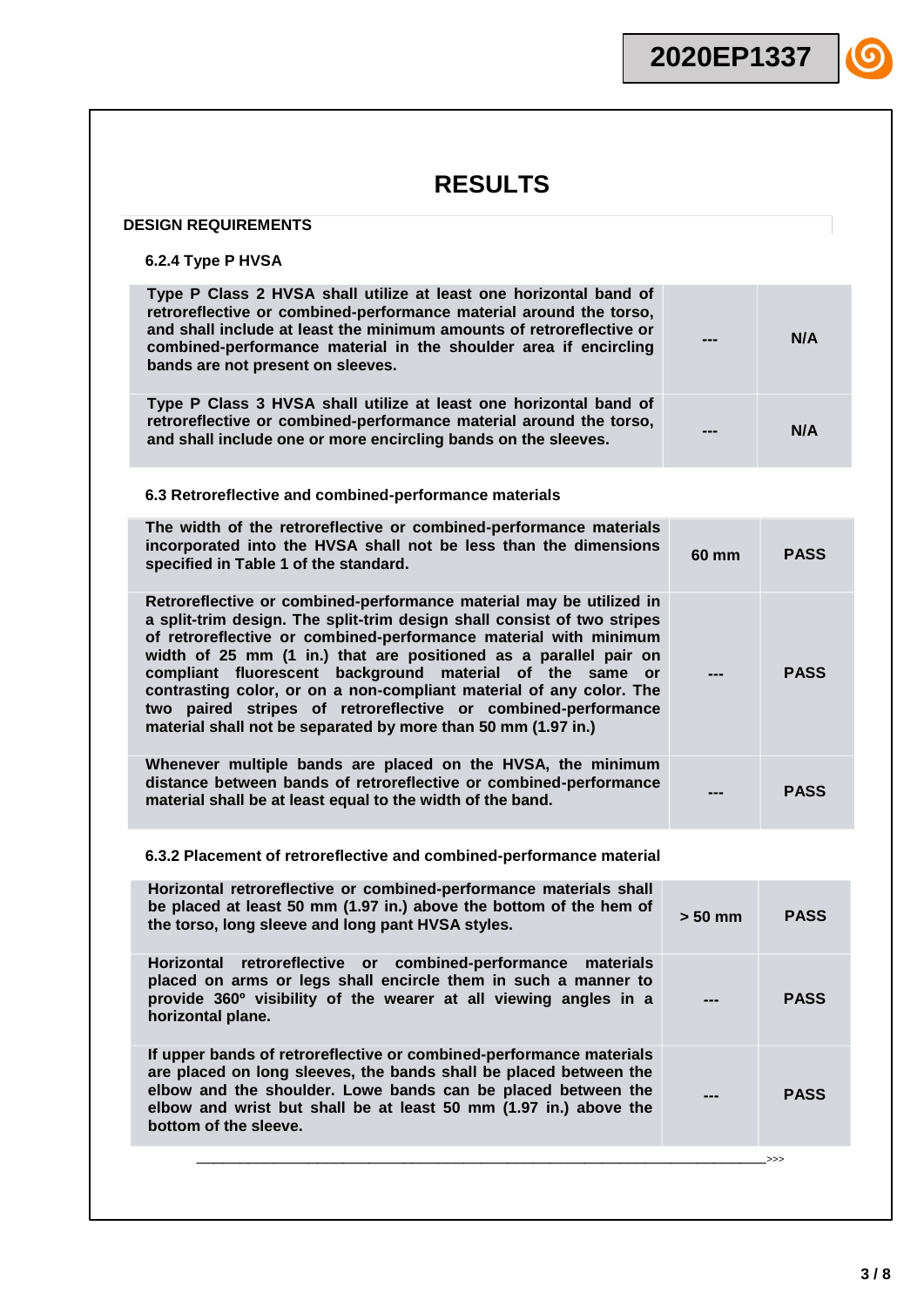|                                                                                                                                                                                                                                                                                              | 2020EP1337 |           |             |  |
|----------------------------------------------------------------------------------------------------------------------------------------------------------------------------------------------------------------------------------------------------------------------------------------------|------------|-----------|-------------|--|
|                                                                                                                                                                                                                                                                                              |            |           |             |  |
| <b>RESULTS</b>                                                                                                                                                                                                                                                                               |            |           |             |  |
|                                                                                                                                                                                                                                                                                              |            |           |             |  |
| <b>DESIGN REQUIREMENTS</b>                                                                                                                                                                                                                                                                   |            |           |             |  |
| 6.3.3 Gaps                                                                                                                                                                                                                                                                                   |            |           |             |  |
| Gaps in retroreflective, combined-performance, and background<br>materials shall not be more than 50 mm (1.97 in.) horizontally to<br>enable fastening or for seam allowance. Retroreflective or<br>combined-performance materials shall not count against the width<br>of this gap.         |            | $< 50$ mm | <b>PASS</b> |  |
| 6.3.4 360° Visibility                                                                                                                                                                                                                                                                        |            |           |             |  |
| Retroreflective or combined-performance and background materials<br>for all garment types and performance classes and headwear shall<br>be positioned on items in such a way as to provide 360° visibility of<br>the wearer at all viewing angles in a horizontal plane.                     |            |           | <b>PASS</b> |  |
| High- visibility materials on accessory items shall be positioned to<br>maximize outward visibility, with the understanding that 360°<br>visibility may not be possible with some designs.                                                                                                   |            |           | N/A         |  |
| 6.3.5 Materials use and balance of design                                                                                                                                                                                                                                                    |            |           |             |  |
| Garments shall be balanced in design so that not less than 40% of<br>the minimum required amount of retroreflective or combined-<br>performance and background materials specified in Table 1 is<br>present on both the front and the back when laid flat.                                   |            |           | <b>PASS</b> |  |
| 6.3.6 Shoulder area                                                                                                                                                                                                                                                                          |            |           |             |  |
| HVSA without retroreflective or combined-performance material that<br>encircles the arm shall have a minimum of 150 $\text{cm}^2$ (23.3 in. <sup>2</sup> ) of<br>retroreflective material or combined-performance material in the<br>shoulder area to provide 180° visibility of the wearer. |            |           | N/A         |  |
| <b>6.3.7 Optional accessories</b>                                                                                                                                                                                                                                                            |            |           |             |  |
| Background materials and retroreflective or combined-performance<br>materials incorporated into optional accessories shall not be less<br>than the dimensions specified in Table 2 of the standard.                                                                                          |            |           | N/A         |  |
| Remark<br>N/A: not applicable                                                                                                                                                                                                                                                                |            |           |             |  |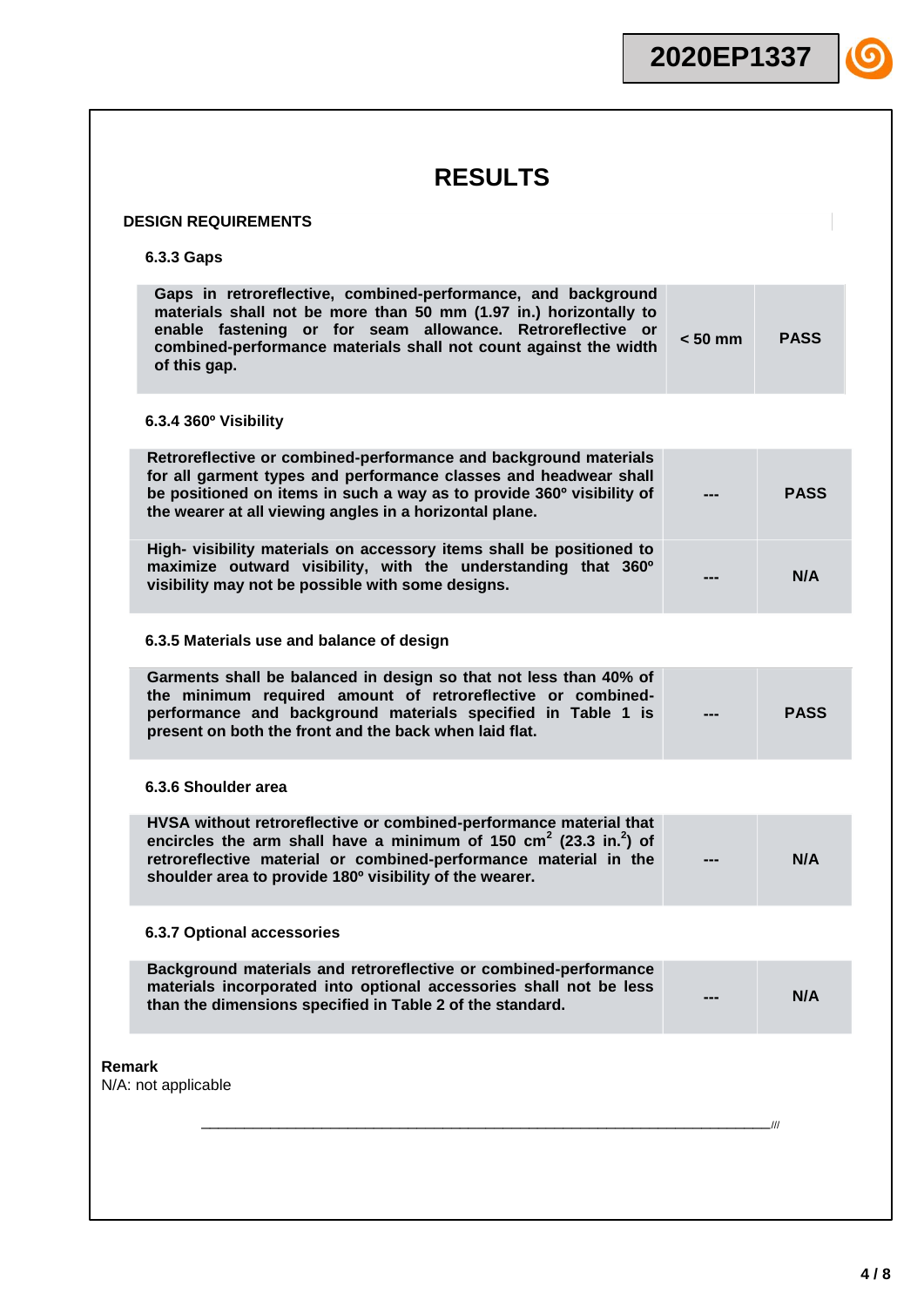### **DETERMINATION OF THE AREAS OF VISIBLE MATERIALS**

#### **Standard**

ANSI/ISEA 107-2015 section 6.2

#### **Test uncertainty**

 $\pm$  1,5 $\cdot$ 10 $^{-4}$ m $^2$ 

| <b>Reference</b> | <b>Size</b>  | <b>Background</b><br>material<br>(m <sup>2</sup> ) | <b>Retroreflective</b><br>material $(m^2)$  | Combined material $(m^2)$ | <b>Reflective</b><br><b>Material Width</b><br>(mm) |
|------------------|--------------|----------------------------------------------------|---------------------------------------------|---------------------------|----------------------------------------------------|
| <b>PW360</b>     | <b>SMALL</b> | 0,88                                               | 0,24                                        | ---                       | 60                                                 |
|                  |              |                                                    | <b>GARMENT TYPE</b><br><b>GARMENT CLASS</b> | R<br>3                    | .>>>                                               |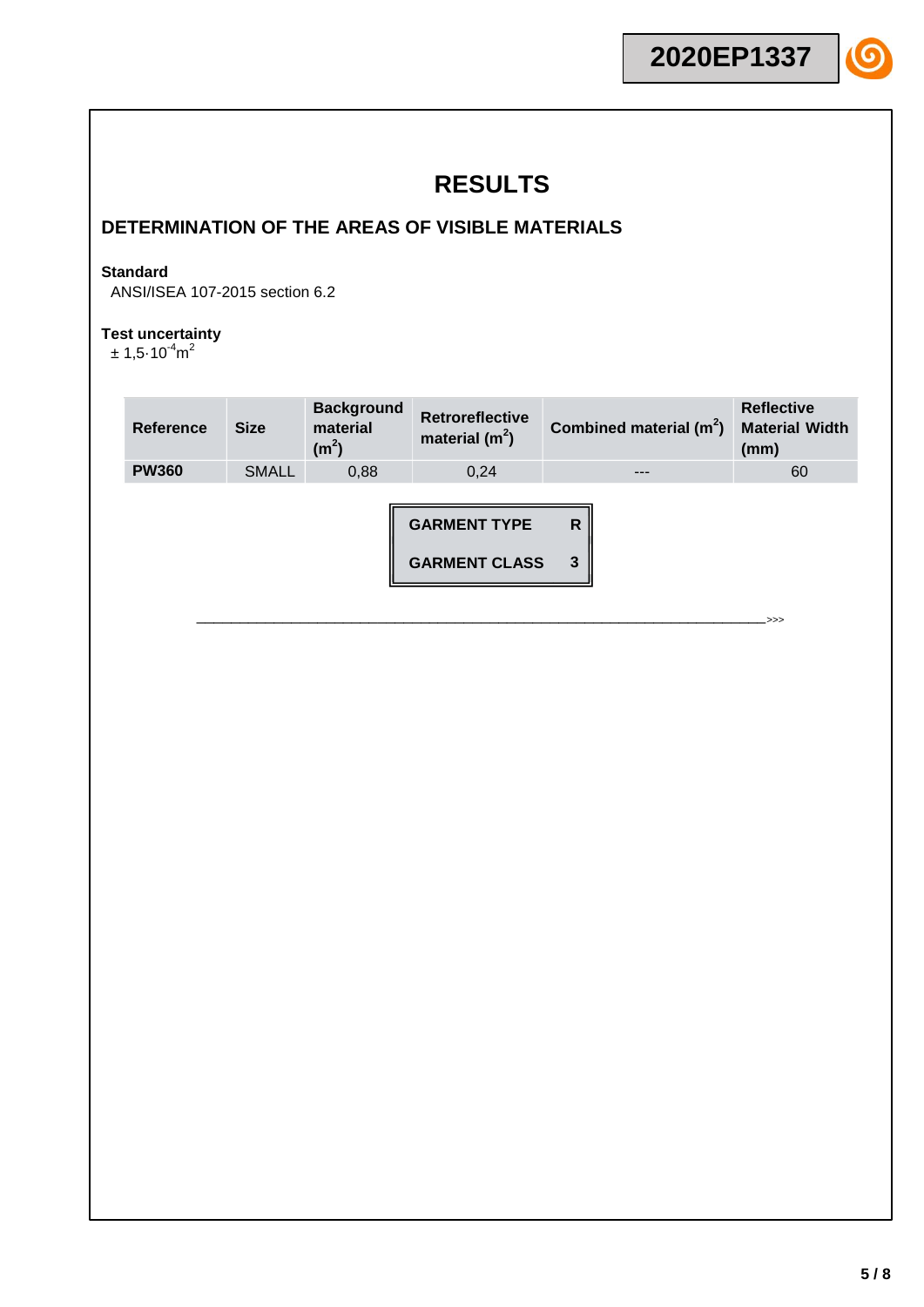#### **Minimal areas of visible material in m<sup>2</sup>**

Table 1

| <b>Garment type</b>                                             | <b>Performance</b><br><b>Class</b> | <b>Background</b><br>material            | <b>Retroreflective</b><br>combined<br>or<br>performance<br>materials | <b>Minimum</b><br>width<br>reflective<br>material |
|-----------------------------------------------------------------|------------------------------------|------------------------------------------|----------------------------------------------------------------------|---------------------------------------------------|
| Type-O<br>Non-<br>Off-road<br>and<br>Roadway Use                | Class 1                            | $0.14 \text{ m}^2$                       | $0.10 \text{ m}^2$                                                   | $25 \text{ mm}$                                   |
| Type-R<br>Roadway and Temporary<br><b>Traffic Control Zones</b> | Class $2^{(1)}$<br>Class $3^{(2)}$ | $0.50 \text{ m}^2$<br>$0.80 \text{ m}^2$ | $0.13 \text{ m}^2$<br>$0.20 \text{ m}^2$                             | 25mm(1in.)##<br>25mm(1in.)##                      |

 $<sup>(1)</sup>$  For the smallest size offered in Type R, Performance Class 2, a minimum of 0.35 m<sup>2</sup> of background</sup> material may be used to accommodate small-sized workers. All subsequent larger sizes must use 0.50  $m<sup>2</sup>$ .

 $^{(2)}$ For the smallest size offered in Type R, Performance Class 3, a minimum of 0.65 m<sup>2</sup> of background material may be used to accommodate small-sized workers. All subsequent larger sizes must use 0.80  $m<sup>2</sup>$ .

| Type-P<br>Emergency and Incident<br>Responders and Law<br><b>Enforcement Personnel</b>                                                                 | Class 2<br>Class 3 | $0.29 \text{ m}^2$<br>$0.50 \text{ m}^2$ | $0.13 \text{ m}^2$<br>$0.20 \text{ m}^2$ | 25mm(1in.)##<br>25mm(1in.)## |  |  |
|--------------------------------------------------------------------------------------------------------------------------------------------------------|--------------------|------------------------------------------|------------------------------------------|------------------------------|--|--|
| Supplemental Items#<br>Pants, Overalls, Shorts,<br><b>Rain Pants and Gaiters</b>                                                                       | Class E            | $0.30 \text{ m}^2$                       | $0.07 \text{ m}^2$                       | 25mm(1in.)##                 |  |  |
| # When a Supplemental Class E item is worn with Performance Class 2 or 3, the overall classification<br>for the ensemble shall be Performance Class 3. |                    |                                          |                                          |                              |  |  |

## For use with split-trim designs (See Section 6.3.1.2)

NOTE: Combined-performance materials can be counted toward the minimum area requirements for background material specified in Table 1.

\_\_\_\_\_\_\_\_\_\_\_\_\_\_\_\_\_\_\_\_\_\_\_\_\_\_\_\_\_\_\_\_\_\_\_\_\_\_\_\_\_\_\_\_\_\_\_\_\_\_\_\_\_\_\_\_\_\_\_\_\_\_\_\_\_\_///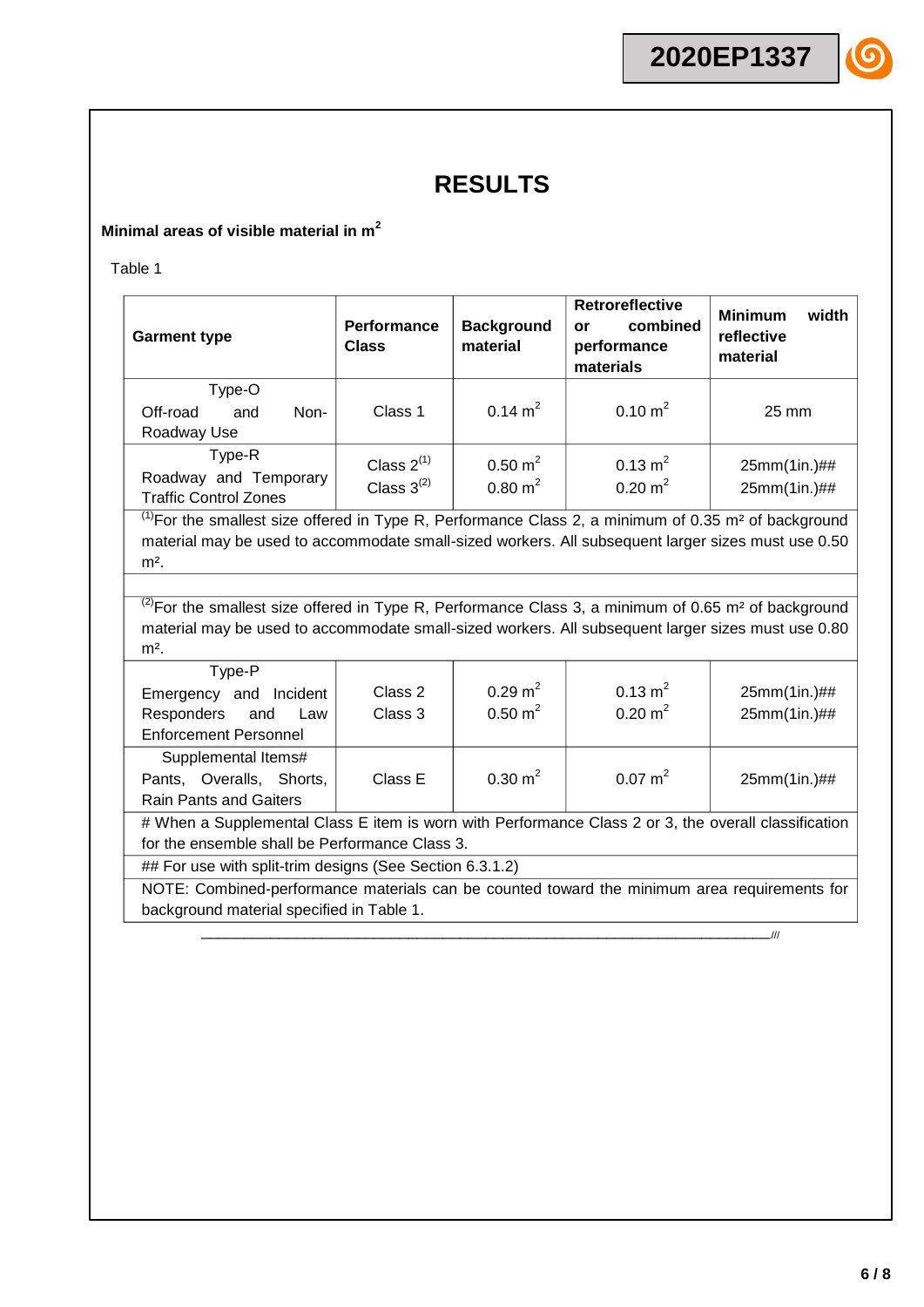#### **ERGONOMICS**

#### **Standard**

EN ISO 13688:2013

**Reference** PW360

**Test date** 12/06/2020

#### **Remark**

The ergonomics verification has been performed by physical dimensions commensurate with the size found.

According to the inspection of the garment, this fulfills ergonomics requirement. \_\_\_\_\_\_\_\_\_\_\_\_\_\_\_\_\_\_\_\_\_\_\_\_\_\_\_\_\_\_\_\_\_\_\_\_\_\_\_\_\_\_\_\_\_\_\_\_\_\_\_\_\_\_\_\_\_\_\_\_\_\_\_\_\_\_///